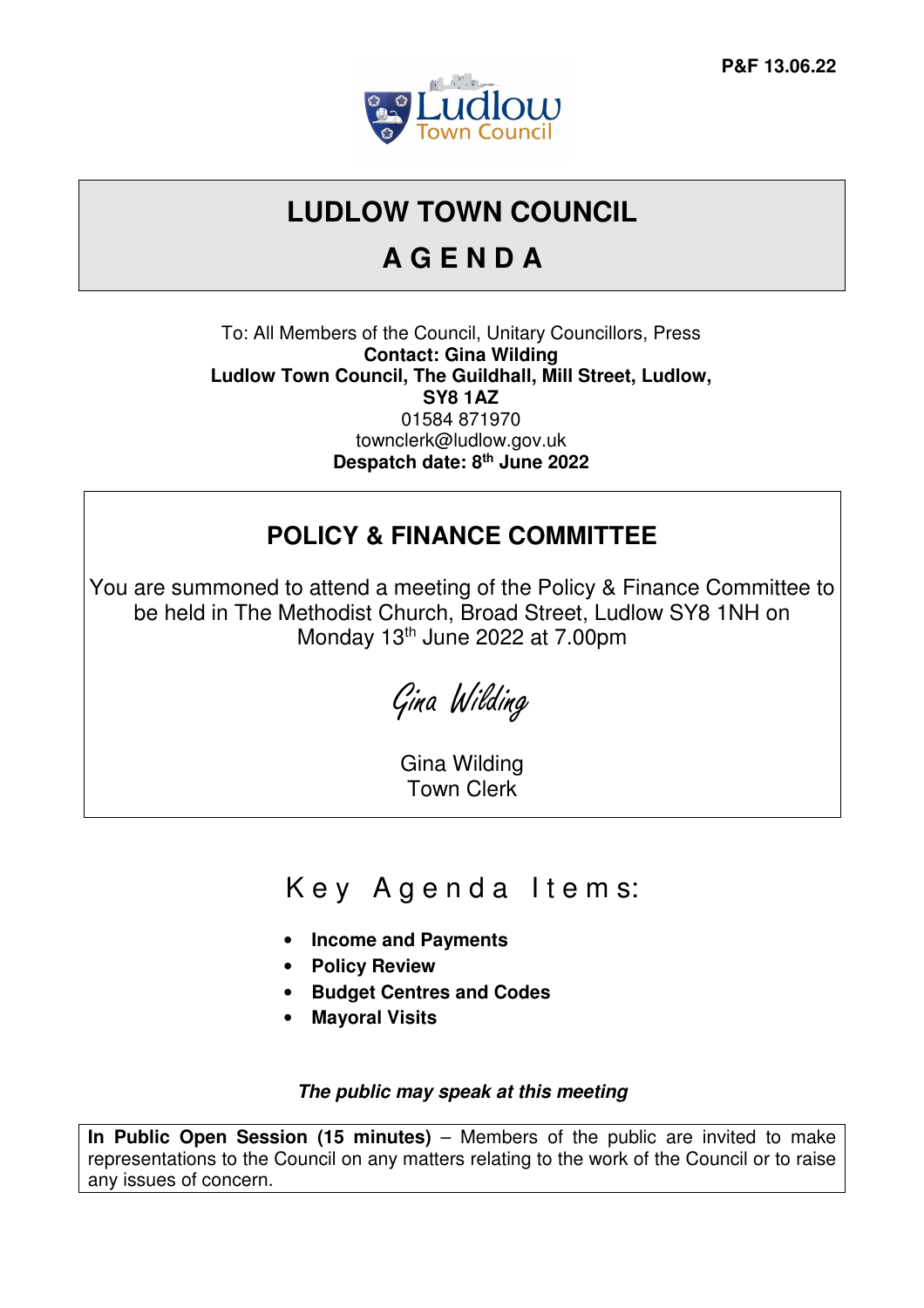

**1. Welcome from the Chairman and essential housekeeping information.** 

In the event of a fire alarm, please leave in an orderly fashion by the main Exit at the front of the building. In the unlikely event that this route is blocked, please leave through the Fire Exit behind me, and through the side entrance. (For those upstairs there are Fire Exits at the front and at the back) Please assemble on the pavement outside, away from the front of the building.

For fire safety purposes, all attendees of this meeting were asked to give their name upon entry.

- **2. Election of the Vice-Chair of Policy and Finance Committee** To receive nominations and elect a Vice-Chair
- **3. Recording of Meetings** Under the Openness of Local Government Regulations 2014, recording and broadcast including blogging, tweeting and other social media is permitted during public session of Council meetings. The act of recording and broadcasting must not interfere with the meeting.

The Council understands that some members of the public may not wish to be recorded and asks that they make this known immediately.

The Council understands that some members of the public may not wish to be recorded and asks that they turn off their camera and access to the meeting via audio only.

- **4. Apologies** To note apologies received from members of the Committee.
- **5. Declarations of Interests** To receive the declarations of interests from Members of the Committee.
	- a) Disclosable Pecuniary Interest
	- b) Declaration of conflicts of Interest
	- c) Declarations of personal interest

Members are reminded that they must not participate in the discussion or voting on any matter in which they have a Disclosable Pecuniary Interest and should leave the room prior to the commencement of the debate.

- **6.** Public Open Session (15 minutes) Members of the public are invited to make representations to the Council on any matters relating to the work of the Council or to raise any issues of concern.
- **7. Ludlow's Unitary Councillors Question and Answer Session Ludlow's Unitary** Councillors are invited to address any questions to the Committee.
- **8. Minutes**  To approve the minutes of the **POLICY & FINANCE COMMITTEE**  meeting held on **Monday 11th April 2022.**
- **9.** Items to Action To note the items to action sheet from the previous Policy and Finance Committee Meeting held on **Monday 11th April 2022.**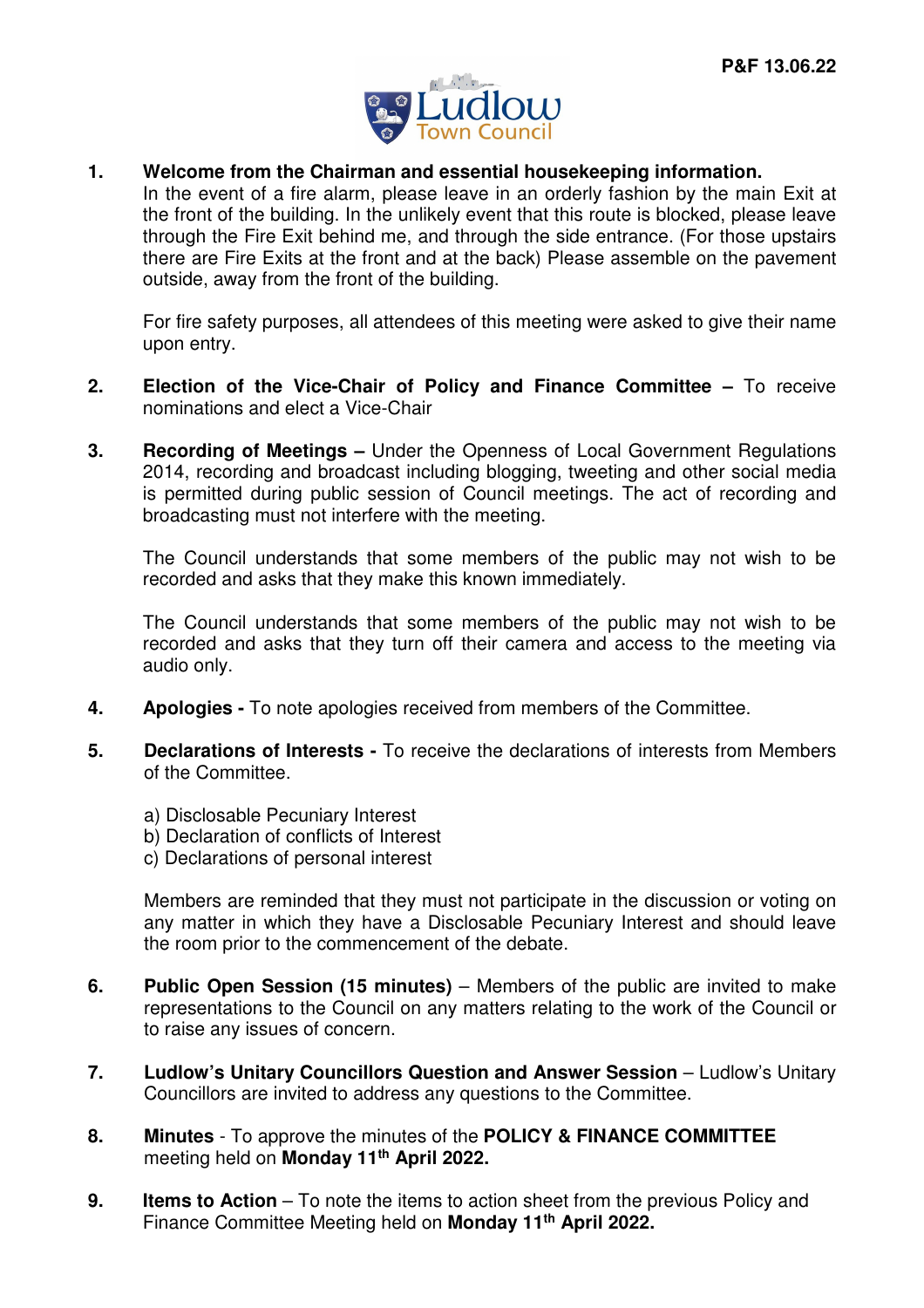

|               | <b>ITEM</b>                                                                                  | <b>Attachment</b> |
|---------------|----------------------------------------------------------------------------------------------|-------------------|
| 10.           | <b>FINANCE INFORMATION</b>                                                                   |                   |
|               | To receive:-                                                                                 |                   |
| a)            | Cash Book - Payments and Income for March and April 2022                                     | 10a               |
| b)            | Reconciliation for March and April 2022                                                      | 10 <sub>b</sub>   |
| $\mathsf{c})$ | Barclaycard Statements for February and March 2022                                           | 10 <sub>c</sub>   |
| d)            | PayPal - Payments, Income & Reconciliation for March and April 2022                          | 10d               |
| e)            | Petty Cash - Payment, Income & Reconciliation for March and April<br>2022                    | 10 <sub>e</sub>   |
| f)            | Public Sector Deposit Fund - Payment, Income & Reconciliation for                            | 10f               |
|               | March and April 2022<br>Mayor's Charity Account - Payment, Income & Reconciliation for March | 10 <sub>g</sub>   |
| g)            | and April 2022                                                                               |                   |
| 11.           | <b>AGED DEBTORS</b>                                                                          | 11                |
|               | To receive a report of current and aged debtors.                                             |                   |
|               |                                                                                              |                   |
| 12.           | 4th QUARTER INCOME AND EXPENDITURE                                                           |                   |
| a)            | To adopt the 4 <sup>th</sup> Quarter Income and Expenditure Report.                          | 12a               |
| b)            | To approve the 4 <sup>th</sup> Quarter Exceptions Report including yearend Carried           | 12 <sub>b</sub>   |
|               | Forwards and Movement To/From Earmarked Reserves.                                            |                   |
| 13.           | <b>POLICY REVIEW</b>                                                                         |                   |
| a)            | To review and re-adopt the Stress Policy                                                     | 13a               |
| b)            | To review and re-adopt the Training Fees Agreement                                           | 13 <sub>b</sub>   |
| C)            | To review and re-adopt the Protocol on the use of permits for                                | 13 <sub>c</sub>   |
|               | <b>Entertainment Square and Post Office Square</b>                                           |                   |
| 14            | <b>BUDGET CENTRES AND CODES</b>                                                              |                   |
| a)            | To consider a report on creating an Insurance Claims cost centre                             | 14a               |
| b)            | To consider the report on creating a Civic Regalia Earmarked Reserve                         | 14 <sub>b</sub>   |
|               | (EMR) and a Market EMR                                                                       |                   |
| 15.           | <b>WEST MERCIA ENERGY</b>                                                                    | 15                |
|               | To receive an update on energy prices                                                        |                   |
|               | <b>MAYOR'S CIVIC VISITS</b>                                                                  | 16                |
| 16.           |                                                                                              |                   |
|               | To receive the list of Civic Events attended by the Mayor from January<br>to March 2022      |                   |